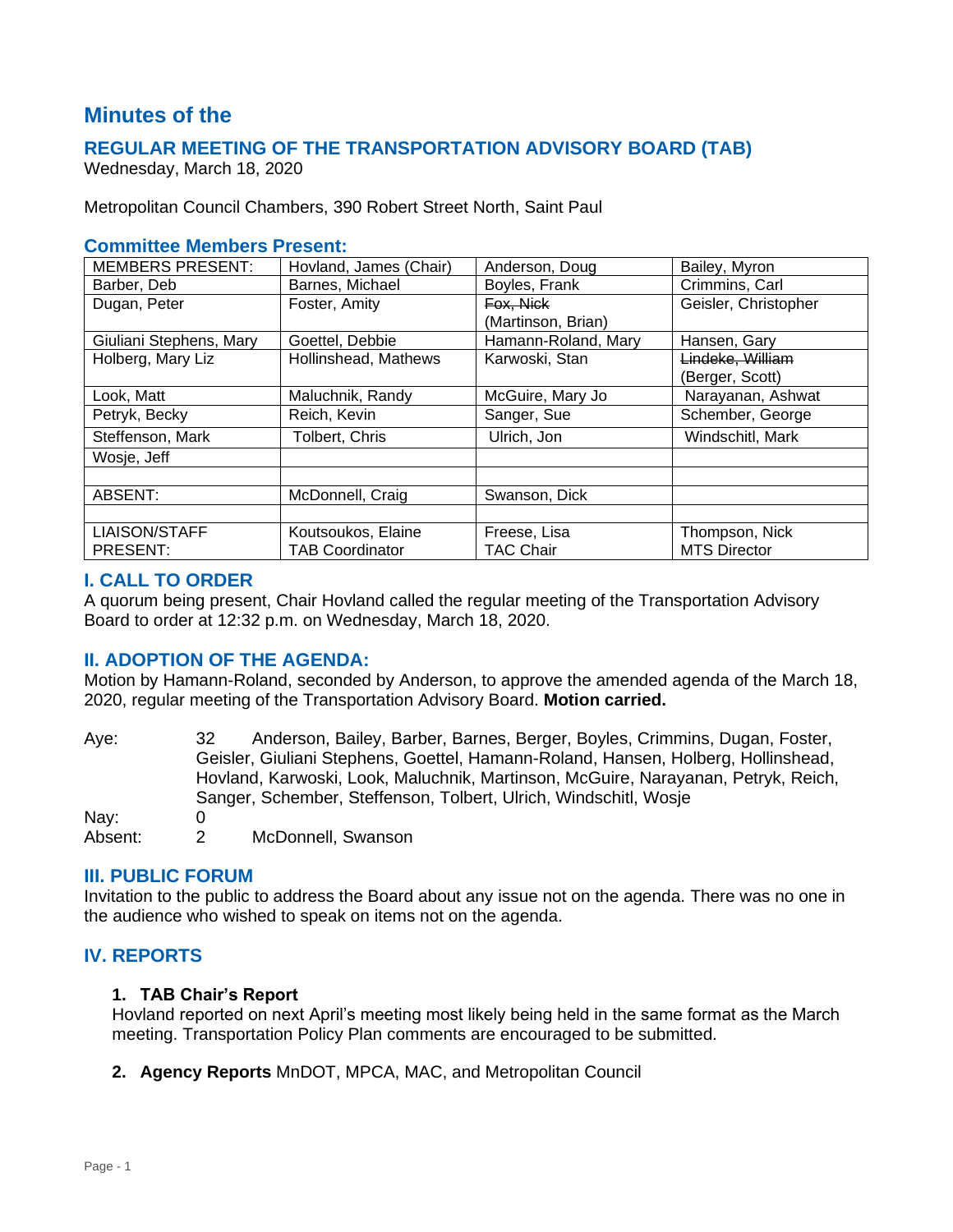Agency reports were deferred to a future meeting.

## **V. APPROVAL OF MINUTES**

**1. Approval of Minutes from February 19, 2020** Approval of minutes was deferred to a future meeting.

## **VI. ACTION ITEMS**

#### **Consent**

Motion was made by Hamann-Roland, seconded by Bailey and carried, to approve the following consent items:

**1. 2020-13** Streamlined TIP Amendment: MnDOT District Pavement Markings

Motion: Recommend to the Council adoption of an amendment to the 2020-2023 Transportation Improvement Program to add a districtwide set-a-side for pavement marking and cat-tracks projects.

**2. 2020-14** Streamlined TIP Amendment: MnDOT Temporary Signals

Motion: Recommend to the Council adoption of an amendment to the 2020-2023 Transportation Improvement Program to add a project installing temporary signals at Interstate 35 E and County Road J in Lino Lakes.

**3. 2020-15** Streamlined TIP Amendment: St. Louis Park

Motion: Recommend to the Council adoption of an amendment to the 2020-2023 Transportation Improvement Program to add roadway reconstruction to St. Louis Park's pedestrian bridge project (SP # 163-090-003).

Aye: 32 Anderson, Bailey, Barber, Barnes, Berger, Boyles, Crimmins, Dugan, Foster, Geisler, Giuliani Stephens, Goettel, Hamann-Roland, Hansen, Holberg, Hollinshead, Hovland, Karwoski, Look, Maluchnik, Martinson, McGuire, Narayanan, Petryk, Reich, Sanger, Schember, Steffenson, Tolbert, Ulrich, Windschitl, Wosje Nay: 0 Absent: 2 McDonnell, Swanson

#### Non-Consent

**1. 2020-11** Scope Change Request: Metro Transit

TAC Chair Lisa Freese presented this item.

Foster asked about the buses being hybrid electric. Service Development Director Adam Harrington said the 323 buses will not be hybrid electric buses because there are no contractors in the region that have them available. Hollinshead asked about new project elements and if purely electric buses were considered. Harrington it was not considered because the electric buses are still being tested. Hollinshead asked if there were other candidates for new project elements. Harrington said the money is being returned because it was not needed. Foster asked about the availability of 30 foot hybrid electric buses. Hovland asked what type of vehicles are being used on route 63. Harrington said it will be a mix of hybrid electric, ultra-low-sulfur diesel, and a place to test electric.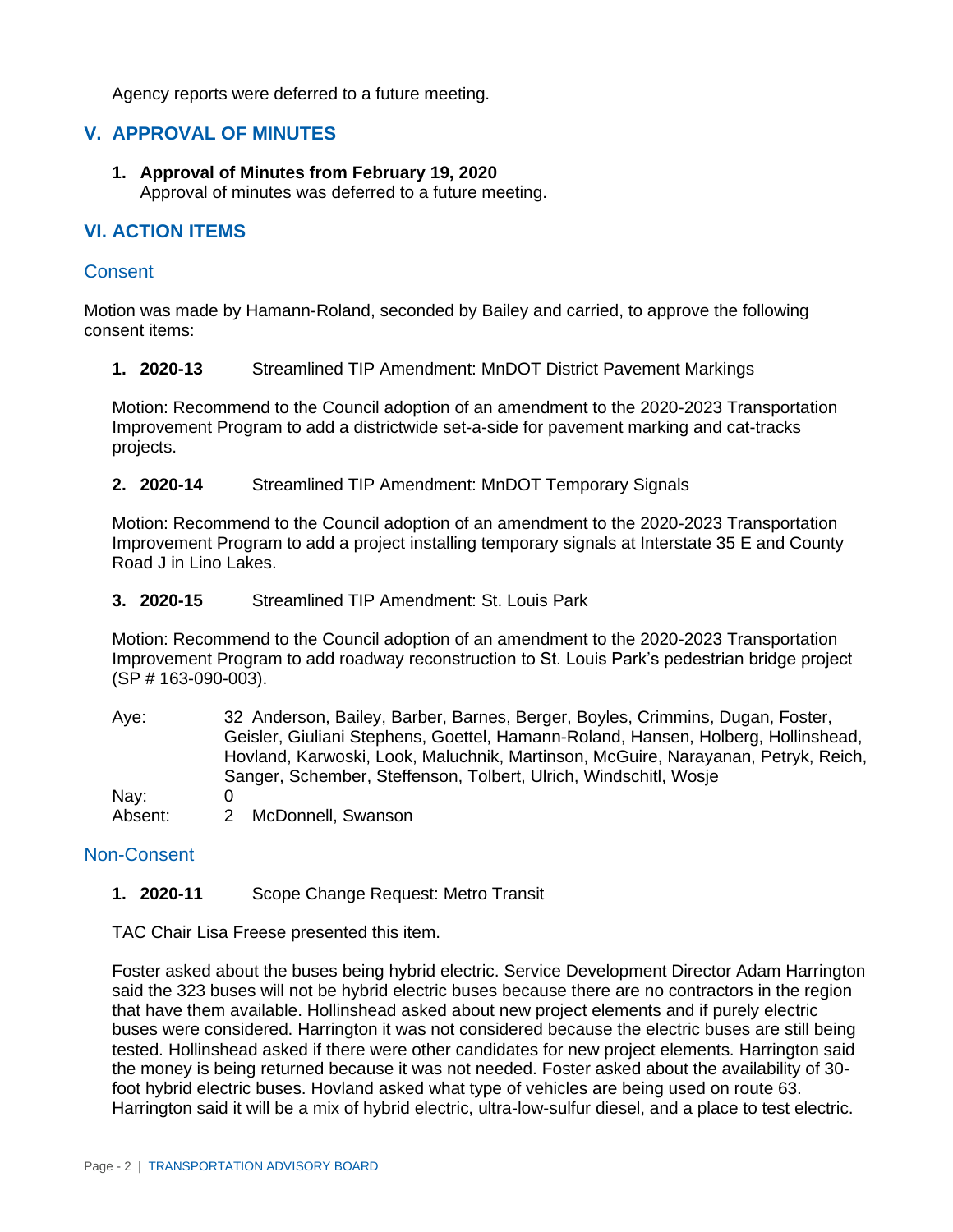Harrington added that the size of the bus has to do with expected ridership. Giuliani Stephens said this route will serve a high-needs area. Karwoski said this high-density area will help prepare people for the Gold Line ridership. Geisler asked about the bus sizes. Harrington said he does not expect needing a different size before the Gold Line opens. Windschitl asked about the excess money. TAB Coordinator Elaine Koutsoukos said any money that comes under budget is returned to the region and it currently will cover the overprogramming so other project are not moved to a future year.

It was moved by Stephens, seconded by Karwoski, that:

The Transportation Advisory Board approve Metro Transit's request to change the scope of its Route 63 service improvement project (SP # TRS-TCMT-21B) including:

- 1. A reduction in the number of buses purchased and add Route 323, which would replace a portion of Route 63 and extend new service into Maplewood and Woodbury.
- 2. A reduction in the federal award of \$776,844 (from \$6,122,444 to\$5,345,600) to reflect a lower total project cost. **Motion carried.**
- Aye: 32 Anderson, Bailey, Barber, Barnes, Berger, Boyles, Crimmins, Dugan, Foster, Geisler, Giuliani Stephens, Goettel, Hamann-Roland, Hansen, Holberg, Hollinshead, Hovland, Karwoski, Look, Maluchnik, Martinson, McGuire, Narayanan, Petryk, Reich, Sanger, Schember, Steffenson, Tolbert, Ulrich, Windschitl, Wosje

Nav: 0

- Absent: 2 McDonnell, Swanson
- **2. 2020-12** TIP Amendment: Metro Transit Scope Change

TAC Chair Lisa Freese presented this item.

There were no questions or comments from TAB members.

It was moved by Giuliani-Stephens, seconded by Karwoski, that:

The TAB Recommend to the Council adoption of an amendment into the 2020-2023 Transportation Improvement Program to reduce the length of Route 63, reduce the number of buses purchased, add Route 323, and split into two project years Metro Transit's Route 63 Service Improvement project (SP # TRS-TCMT-21B). **Motion carried.**

Aye: 32 Anderson, Bailey, Barber, Barnes, Berger, Boyles, Crimmins, Dugan, Foster, Geisler, Giuliani Stephens, Goettel, Hamann-Roland, Hansen, Holberg, Hollinshead, Hovland, Karwoski, Look, Maluchnik, Martinson, McGuire, Narayanan, Petryk, Reich, Sanger, Schember, Steffenson, Tolbert, Ulrich, Windschitl, Wosje

Nay: 0

- Absent: 2 McDonnell, Swanson
- **3. 2020-16** Extension of 2020 Regional Solicitation Application Deadline

Metropolitan Transportation Services Director Nick Thompson presented this item.

Boyles said it is likely regular meetings may not come back for 60 days, so he thinks that is what should be considered. Boyles expressed concern for the ability of the public to have input under the current circumstances. Hamann-Roland said the current proposal does not preclude any extensions. Karwoski said there should be the opportunity to reevaluate on May 15, 2020. Ulrich echoed the ask for 60 days as well. Sanger asked about the timing. Thompson said if 60 days were selected it would likely wrap up in January.